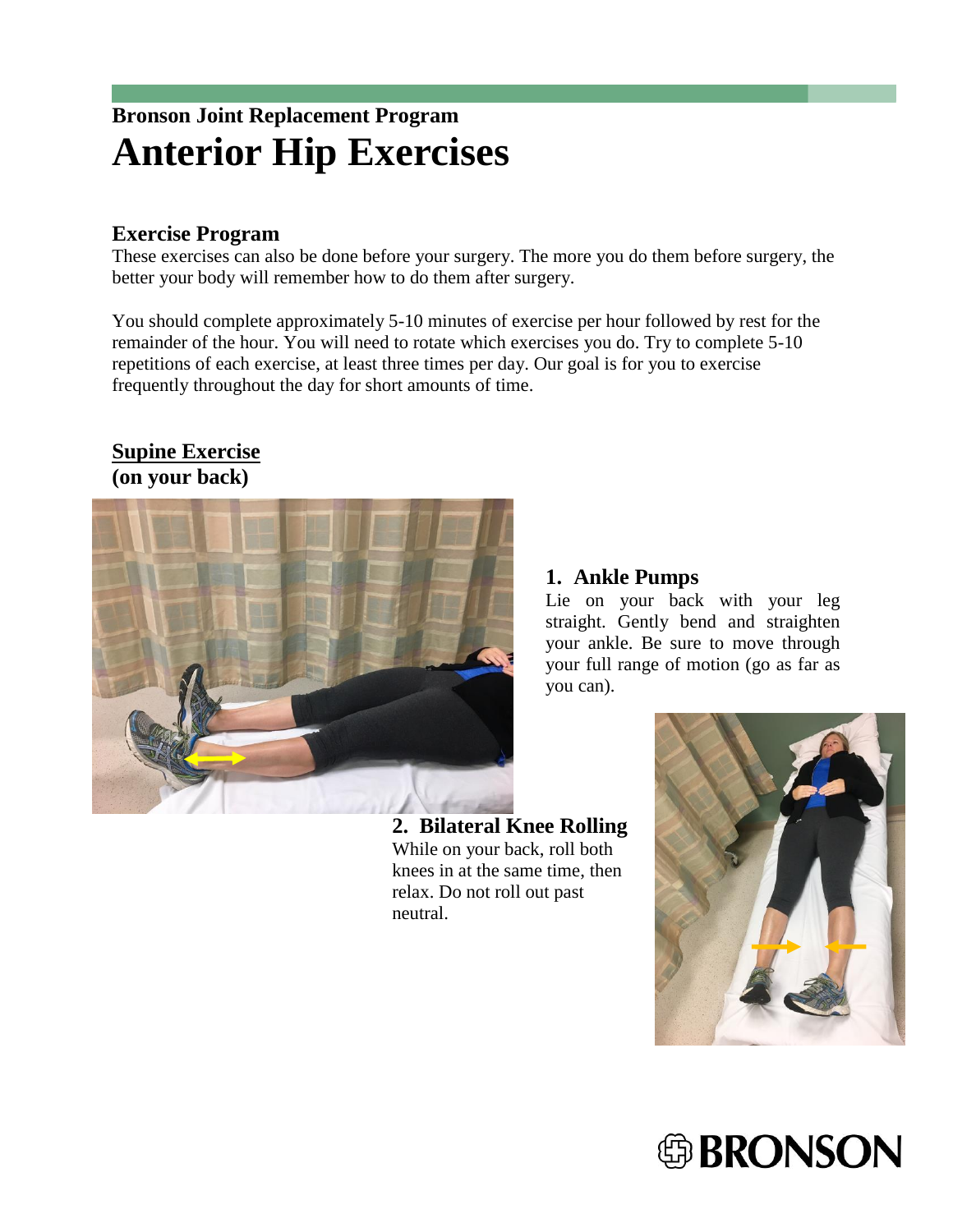

#### **3. Gluteal Sets**

Lie on your back with your legs straight. Squeeze your buttocks together. Hold 5-10 seconds. Be careful not to hold your breath.

# **4. The Hula**

(Push-pull of the hips by hiking at the pelvis with straight legs)

Lie on your back and while keeping the knees straight, alternate between making the operative leg longer and the opposite leg shorter. Hold for 5 seconds, then vice-versa.



## **5. Thomas Test Stretch: Stretching Hip Flexors on Operative Leg**



Lie on your back with the bed 100% flat. The knee on the nonoperative leg is pulled to the chest and held for five seconds while you stretch the operative leg flat.

**Caution: Never pull the operative leg to the chest.**

**Please Note:** It is also important to spend some time throughout the day with the bed flat to minimize muscle tightness.

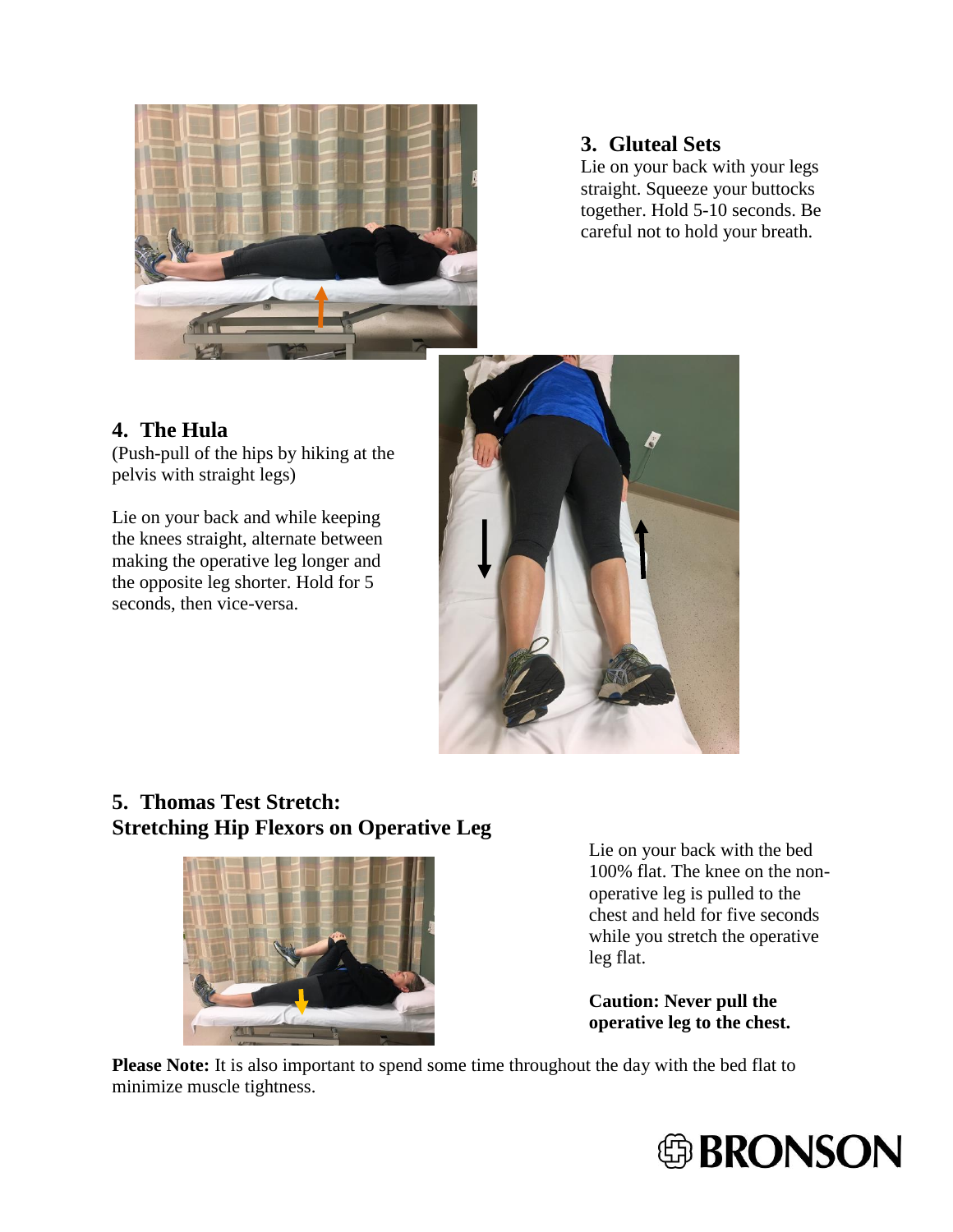# **Prone Exercises**

#### **(on your stomach)**

Demonstrate on the last day in the hospital. Begin at home. Lie on your stomach three times per day for 30 minutes. Roll towards your operative side to get onto your stomach to avoid external rotation in your operative hip.



### **6. Hamstring Curls**

Lying on your stomach, bend your lower legs at the knee.



Sitting on a chair: With your hips gently abducted, feet apart and toes pointed out, reach down the inside of the operated leg as if to tie your shoe.

# **Standing and Out of Bed Exercises**

Start on first post-operative day.



# **8. Standing Extension Stretching**

With your walker forward, thrust the pelvis forward by leaning your torso backward with both knees straight and your head looking straight ahead.